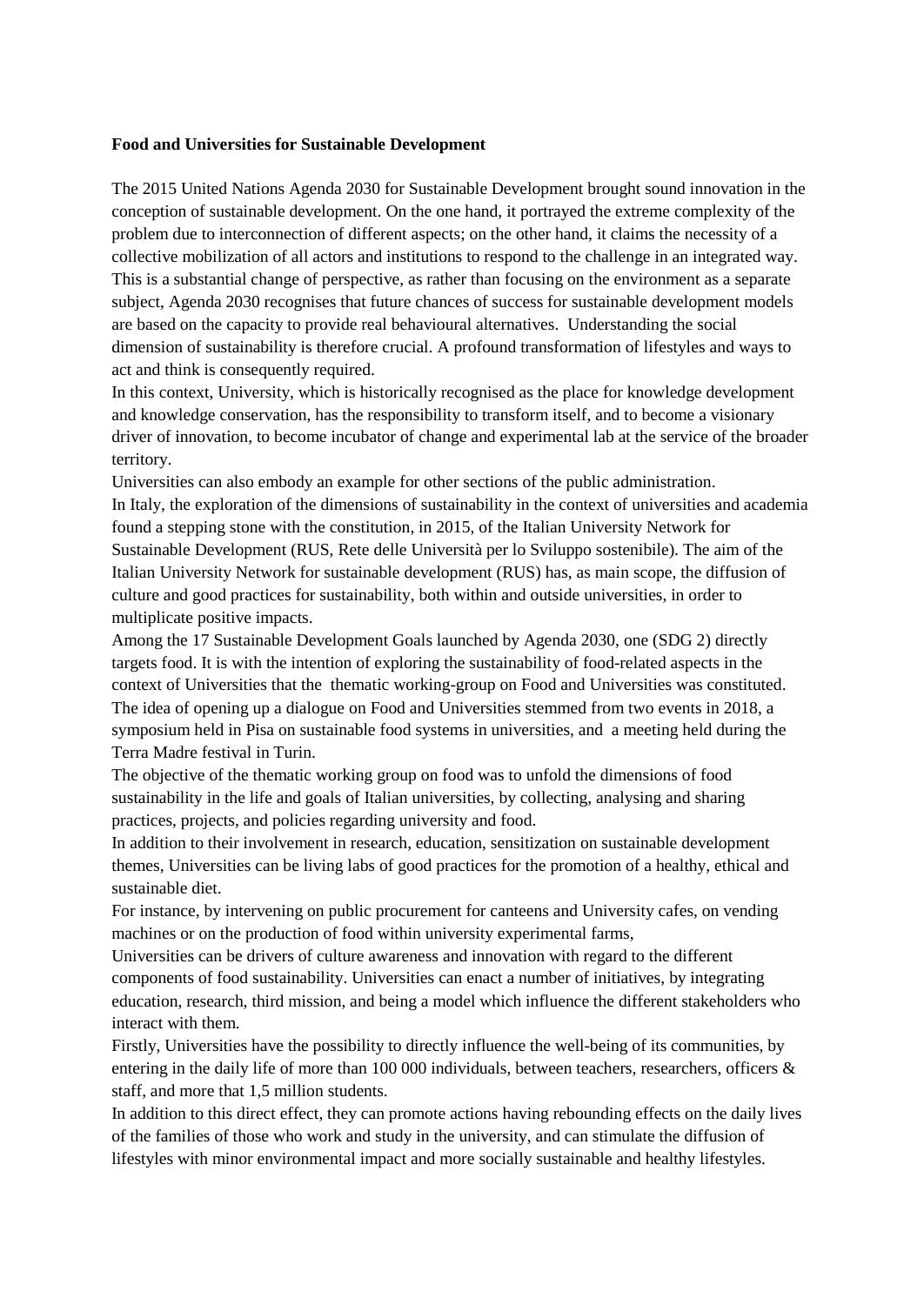The RUS allows to spread information about projects and initiatives, address and systematize good practices, to promote proposals for innovation, and to clarify and convey deeper and brother messages, by building on the many local initiatives and trigger a paradigm change.

Food and universities is a theme of profound importance which involves actors and policies inside and outside universities, both at local, national and international level. In these complex contests foreign and national experiences demonstrate how universities can become a fundamental factor in the food chain.

Beyond its core business, by acting on itself, by exchanging good practices and seeking dialogue with the market and the food grassroots movements, University can activate a progressive raising of awareness and assumption of responsibility in orienting the food system and its community of reference towards sustainability.

The many themes on stake can be grouped in three areas: the first is the analysis of production and consumption in the context of university; the second is the legal instruments that University has, such as green public procurement; the third is intervention and good practices.

For instance, students' food preferences are crucial to know what are the consumption models and food opportunities for university students because it is instrumental to understand where and who to ask for improving the quality and sustainability of food.

Among the RUS objectives, education is one of the most important. In fact, educating does not only mean transferring knowledge, but rather operating in an organic way for the growth of the person and the formation of citizens of today, but above all of tomorrow; this is particularly important when dealing with complex and highly transdisciplinary issues, such as that of sustainability, having the ambition to significantly contribute to the change of lifestyles.

For university to effectively educate to sustainability, two steps are needed: the first is a self assessment to foster internal sustainability, secondly, to engage in actions and projects with the stakeholders; lastly, it is possible to activate project which operate in the area of sustainability, which can stimulate the spread of additional sustainable activities.

There are two approaches: the top-down and the bottom up. The first makes reference to the instruments adopted by government bodies and institutions and which regard mainly structures and infrastructures. The second is an approach based on participation, in which the making of the project is in itself an objective of inclusion in this case stakeholders involvement starts at the beginning in the first case take orders stakeholders are passive recipients of decisions taken by someone else.

A University that intends to place sustainability at the center of its action must necessarily 'deal' with food, in all its many forms (from production to consumption, from transformation to impacts and so on).

Beyond the research aspects, the element that makes the combination of food and universities crucial is the possibility that universities have to become real experiential laboratories, where practices can be tested and then extended to the surrounding area and to other public and private institutions. Food, for the university, embraces many areas, mostly related to administration to staff and students, involving vending machines and canteens, but also catering activities, following the various events organized within the university.

The question is therefore how to transform these services, provided more or less directly by the universities, into opportunities to test new practices and involve staff and students in virtuous pathways, which increase attention and awareness, but also experiment approaches that can then be applied in other contexts (such as homes, student residences and more).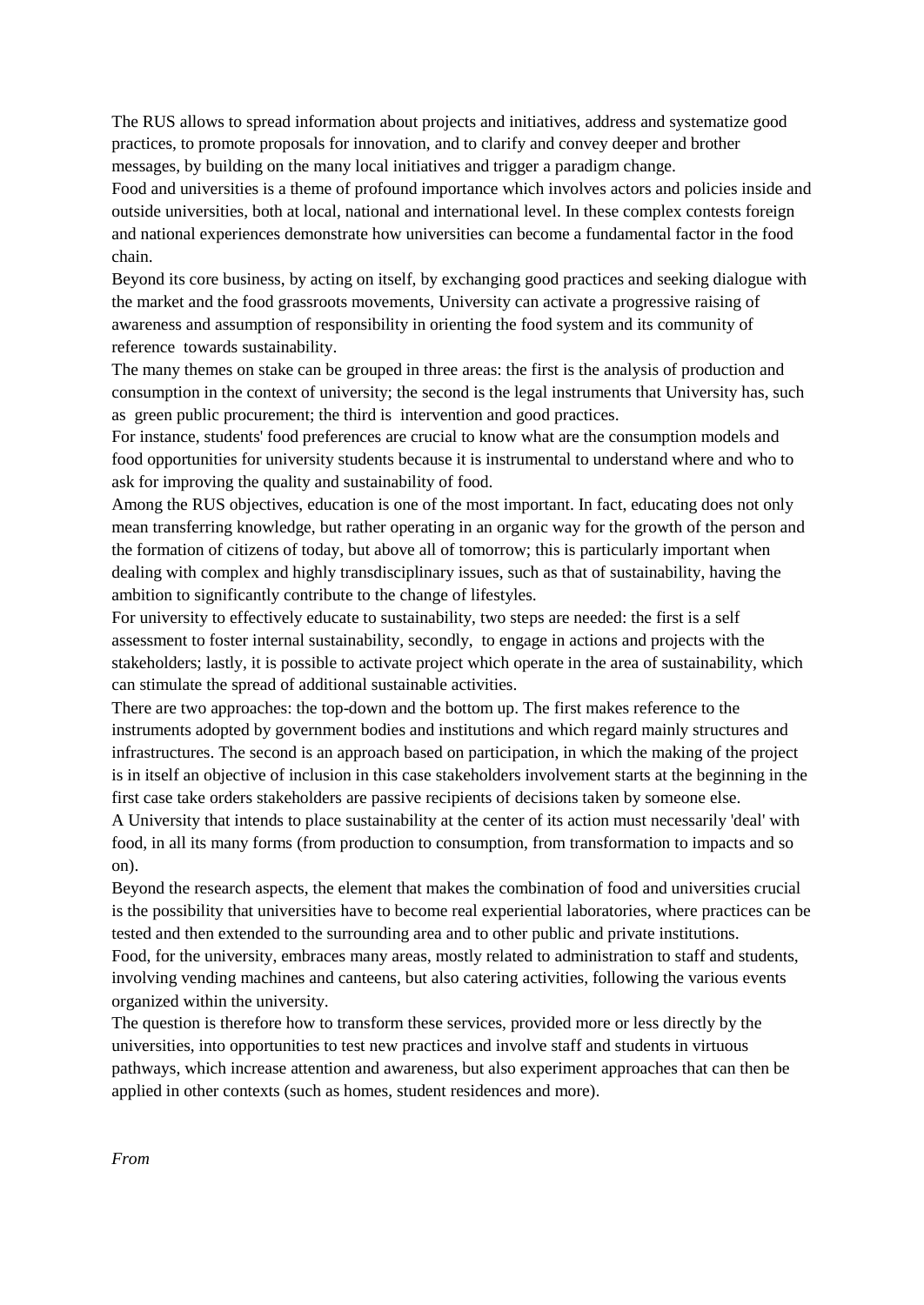*Egidio Dansero, Franco Fassio, Eleonora Sirsi, Nadia Tecco ,L'Università e il cibo: introduzione a un tavolo di lavoro* 

*Fabio Pranovi, L'Università e il cibo: il ruolo della RUS,* 

*e*

*in Egidio Dansero, Franco Fassio, Eleonora Sirsi, Nadia Tecco, Le università e il cibo, Buone pratiche verso un'alimentazione sostenibile negli atenei, Celid 2019*

### **The following abstracts describe the chapters of the volume**

*Egidio Dansero, Franco Fassio, Eleonora Sirsi, Nadia Tecco, Le università e il cibo, Buone pratiche verso un'alimentazione sostenibile negli atenei, Celid 2019* **(available at thi[s link\)](http://www.celid.it/scheda-libro?aaref=1341)**

# THE UNIVERSITY AND FOOD: THE ITALIAN UNIVERSITIES NETWORK FOR SUSTAINABLE DEVELOPMENT Fabio Pranovi

Sustainability represents the main challenge for the human society and for the entire Planet, as highlighted also by the Agenda 2030, which put the sustainable development as the target of actions at the global scale for the next 15 years. Analyzing the 17 Goals (SDGs) of the Agenda, it is clear the effort to move towards an integrated sustainability perspective. With these aims, in 2015 it was started the Italian Universities Network for Sustainable Development ("Rete delle Università per lo Sviluppo sostenibile" - RUS). Among the other, the Network focalized the attention on the 'food' issue, as a paradigmatic example of integrated sustainability, and deciding to activate a working group for valuing best practices experienced in different Italian Campus, but also for creating experiential pathways for students and staff, in order to modify the life styles and improve awareness about the importance of a responsible consume.

### THE FOOD CONSUMPTION STYLES OF UNIVERSITY STUDENTS. THE RESULTS OF A SURVEY IN MILAN UNIVERSITIES Matteo Colleoni, Monica Gilli

The present work aims to identify some eating sty- les of the students of the University of Milan. The re- search, conducted through an online questionnaire, involved a sample of 7,607 students representing ap- proximately 7% of those enrolled at the Universities of Milan-Bicocca, Statale, Bocconi, San Raffaele and the Milan Higher Education Civic Schools. After reporting the main results regarding meal times and locations, food choices and the health status of students, the research, through a cluster analysis, identifies four main groups of students: the heal- th-conscious, the pragmatists, the experientials and the traditionalists, each characterized by specific ea- ting styles.

### THE EATING HABITS OF STUDENTS OF THE SCHOOL OF ECONOMICS AND MANAGEMENT OF THE UNIVERSITY OF TURIN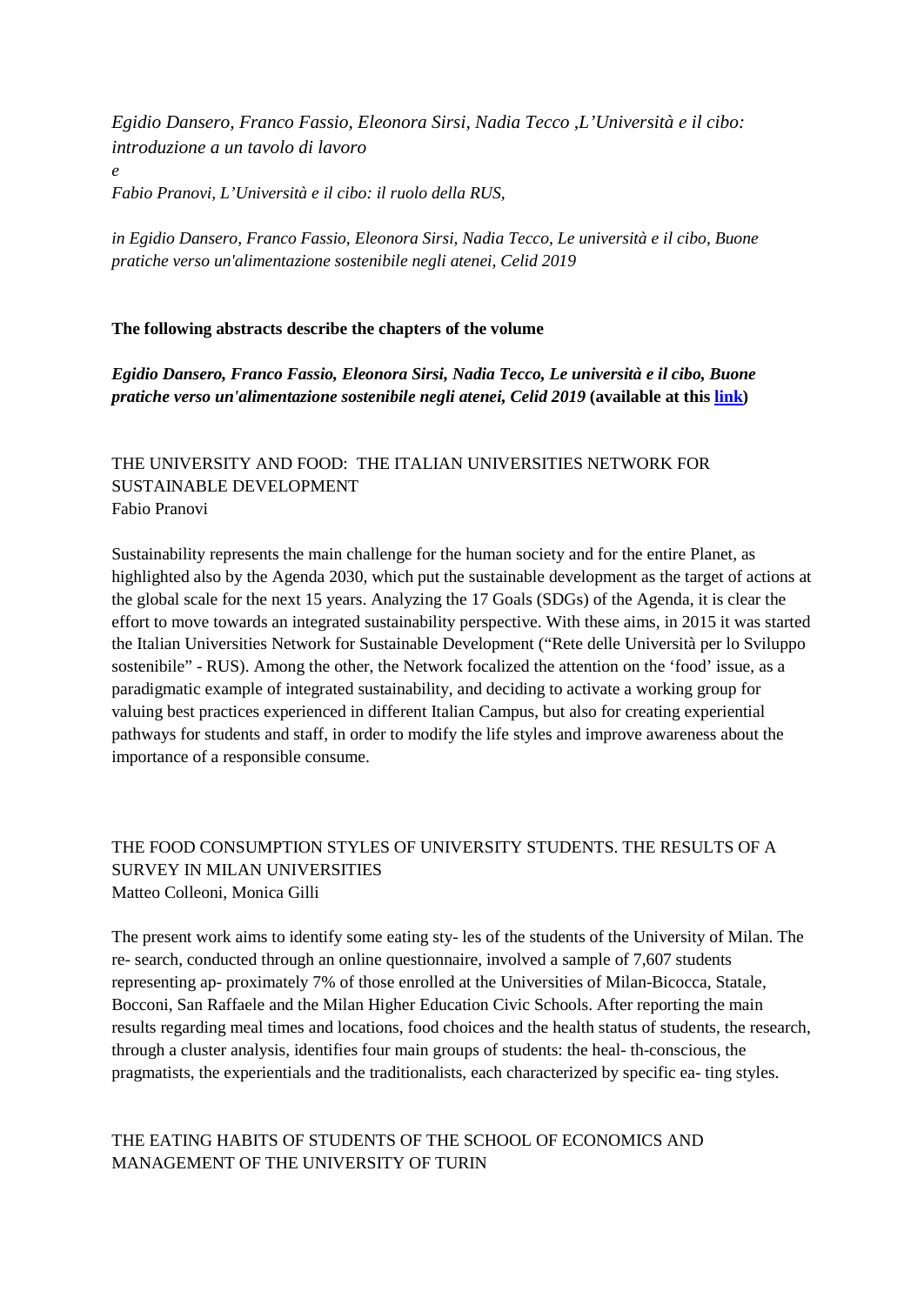### Maria Cristina Martinengo, Monica Gilli

This work is the result of one of the initiatives car- ried out in the context of Unito Green Office project (UnitoGo) and presents the results of a pilot research on the eating habits of the students of the School of Economics and Management (SME) of the University of Turin.

The project is part of the theme of environmental su- stainability and has included research activities and interventions aimed at learning about the practices of students, teaching and administrative staff in va- rious fields, and directing them towards sustainabi- lity. Among the various fields invested by the project there are also eating habits and their improvement in terms of quality and sustainability. For this reason a research activity has been started to explore the food practices of students inside and outside the University in order to improve the food supply inside the Univer- sity and to develop food education initiatives.

# UNIVERSITY CANTEENS AND FOOD WASTE: SOME REFLECTIONS AND POSSIBLE SOLUTIONS TO THE PROBLEM

Veronica Novelli, Federico Nassivera, Marcela A. Martinez Pretelt

It is well known nowadays that food waste emerges as one of the rare problems that crosses multiple social issues, from food security and environmental degrada- tion to economic efficiency. Wasted food, according to several reports, has to be related with the number of people in the world affected by chronic food depriva- tion. On the other side, FAO reported that one-third of the edible parts of food produced for human consump- tion is wasted globally. These high figures give us a ge- neral overview of a paradoxical problem that has a tre- mendous impact worldwide. Numerous studies shed some lights on food waste as a behavioral problem and measured the effectiveness of different initiatives on food waste prevention at school, but, there is limited re- search about how university canteen customers' habits affect the level of food waste produced. Starting from these premises this study proposed an overview on a theoretical model, with the aim to explain how the sa- lient values, with regard to eating interplay, affect food consumption behavior and customers' perceived food waste generation at a university canteen.

## FOOD PRODUCTION IN EXPERIMENTAL FARMS OF ITALIAN UNIVERSITIES Francesco Marangon, Ivana Bassi, Raffaele Testolin, Lucia Piani

Italian university farms provide a crucial support for teaching, research and innovation transfer in the agro- food, forestry, environmental and even social sectors. In order to point out their current values and weaknes- ses, and to start reflecting on possible development strategies, a survey was realised. The main weaknes- ses emerged concern the availability of the required data, in particular economic data, and the economic sustainability of these farms, especially with regard to staff costs. Moreover, the survey made it possible to outline for the first time a cognitive framework of the Italian university farms, thus creating a useful database for future updates and insights. The chapter offers also a description of a recent experience of "urban farming" in Udine, the so called "University Vegetable Garden" for for self-production of organic vegetables.

### LEGAL INSTRUMENTS FOR SUSTAINABLE FOOD IN THE UNIVERSITY Eleonora Sirsi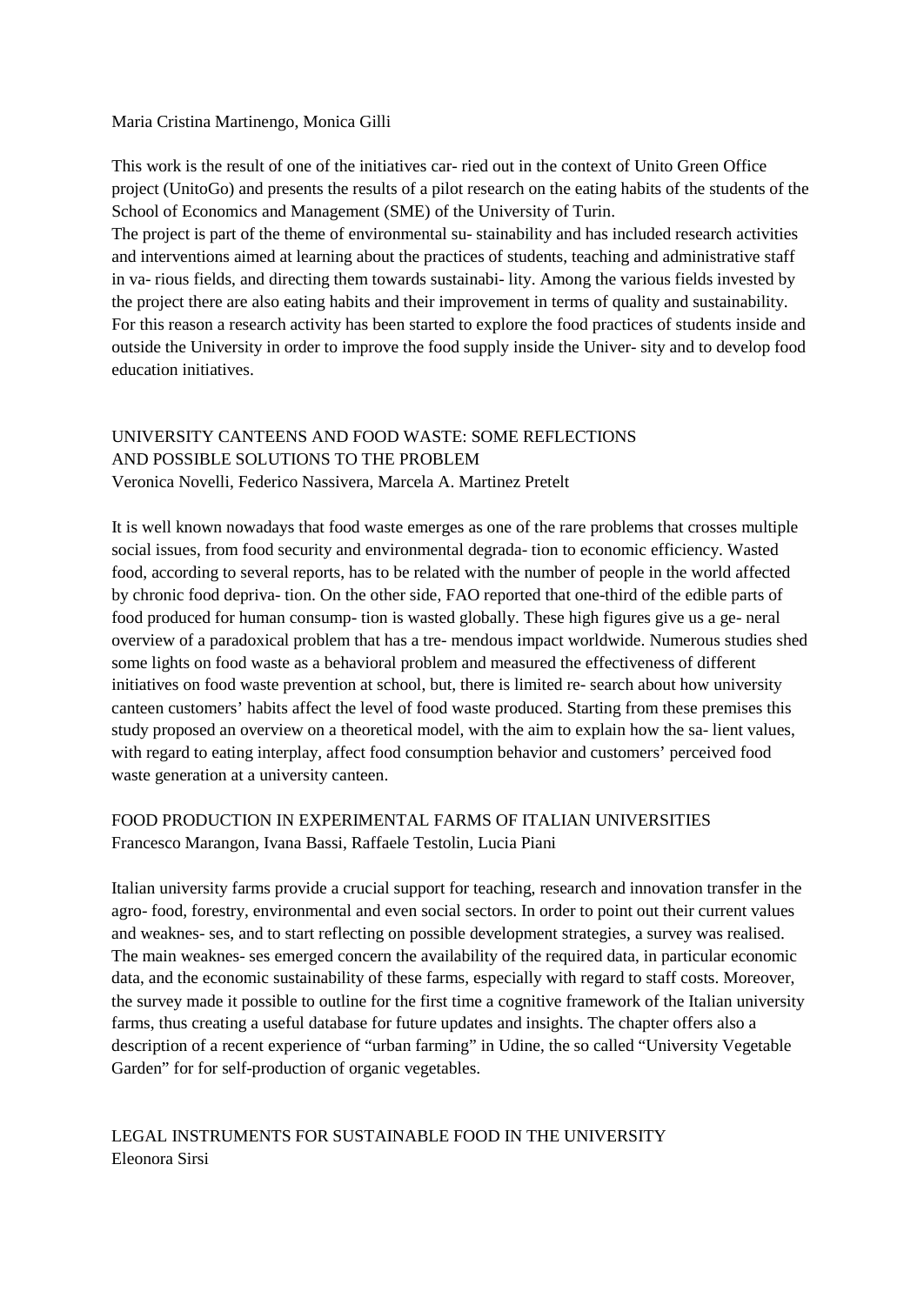Recent data on institutional catering in Italy stren- gthen the role of GPP as an economic policy tool be- cause it is able to reduce the direct environmental im- pact of public activities and to represent an example of environmental awareness, and also because of the possibility of encouraging the integration of environ- mental considerations into other policies (transport, energy, etc..) and to exert pressure on the market to offer goods, services and works with low environmen- tal impact, promoting the development of technolo- gies and production chains, the growth of businesses and green jobs. In the case of the use by universities of GPP for the purchase of food, intended mainly for student canteens, there is also the additional purpo- se of encouraging the student population to adopt conscious choices and lifestyles consistent with the principle of sustainability. The paper focuses on the progressive refinement of European and national le- gislation and on the prospects for the development of regulation.

## THE VENDING MACHINE: AN ECO-INNOVATIVE SPECIFICATION FOR THE UNIVERSITY OF TURIN Nadia Tecco, Egidio Dansero

UniToGO, the Green Office of the University of Turin, has contributed to the reorganization of the University's au- tomatic food and drink distribution service. To this pur- pose, an eco- innovative tender has been realized. It has allowed us to improve the service in terms of quality and environmental sustainability. By sharing the RUS's purpose to spread the culture and good best practices about sustainability, both inside and outside the uni- versities in order to increase the positive impacts of the actions implemented by the single universities, the chapter presents the methodological (mobilized skills and process) and content (criteria) features that have characterized this process carried out at our University. The aim is of making available the wealth of experience gained for other universities and public or private or- ganizations that are going to redefine the methods of selection of the automatic distribution service in terms of environmental sustainability.

## FOOD AS A BASIC UNIT OF CONNECTION FOR SUSTAINABILITY OF THE UNIVERSITY OF GASTRONOMIC SCIENCES OF POLLENZO Franco Fassio

Food is the base unit of connection of all the scientific disciplines that contribute to the definition of the Ga- stronomic Sciences and through it, projects and poli- cies are implemented in Pollenzo for the sustainability of the entire University. Initiatives such as the Acade- mic Tables, the productive and didactic Gardens, the Local Food Shop, are virtuous examples of a continuo- us applied research aimed at raising the awareness of the community that revolves around the university. The goal of every single action is a daily implemen- tation of services with a lower environmental impact and high social influence, to share responsibilities and visions on the evolution of the food system and of this one within the university.

# FOOD AS A SPACE OF ACTION FOR A UNIVERSITY GREEN TEAM Debora Fino, Barbara Stabellini, Paolo Tamborrini

Attention to food is an expression of the social and environmental responsibility entrusted to the Univer- sity as a public institution, and therefore the interest in not only nutrition but also well-being is very high on the part of the universities. In fact, they can become laboratories of good practices by